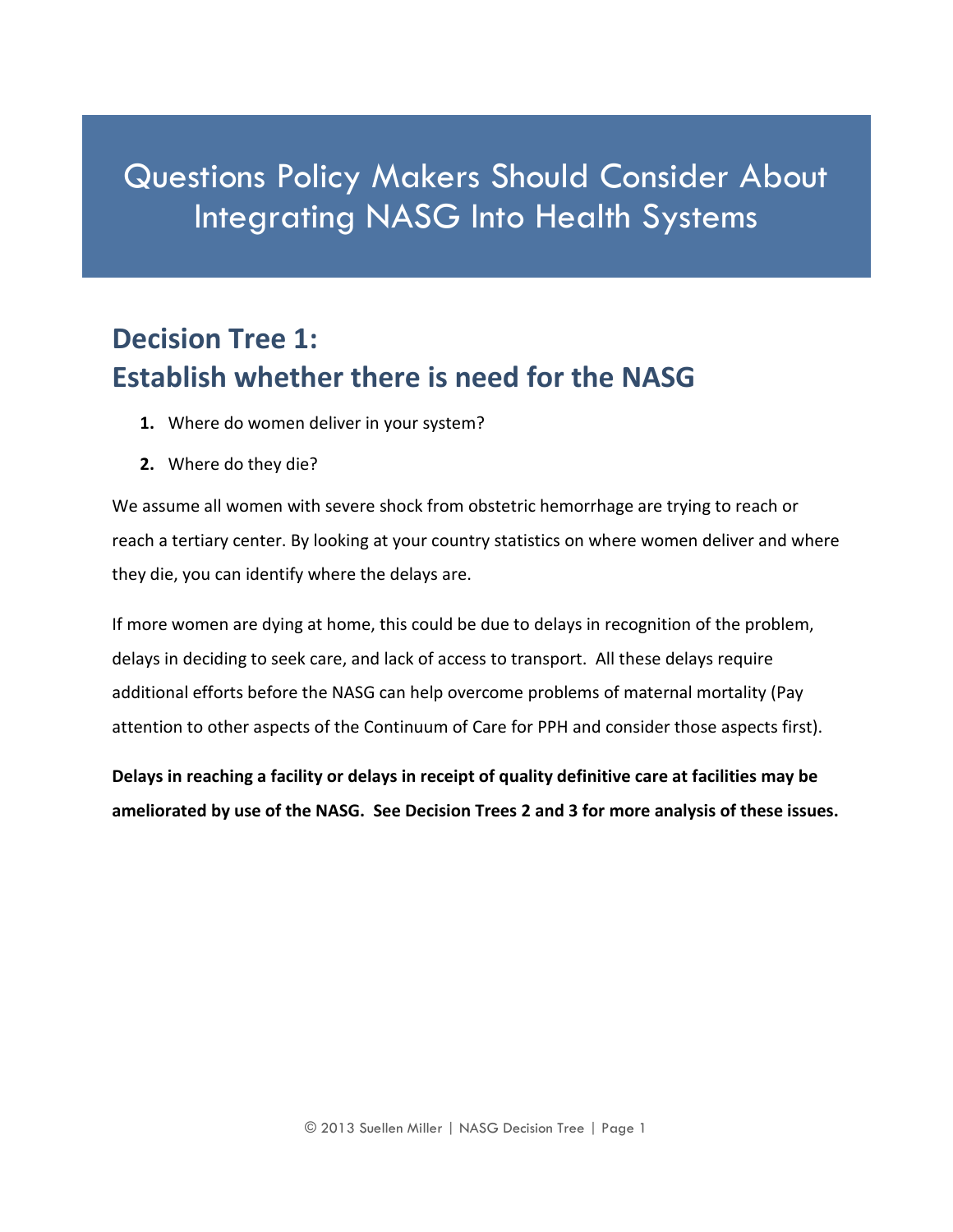## **Decision Tree 2: Need for the NASG During Transport to a Tertiary Care Facility**

Some questions and situations to consider:

#### **Home Deliveries**

- **1. If transport from home is the source of delay, additional work may need to be done to facilitate transport systems, but the NASG has potential as a tool for local birth attendants or family members.**
- Are birth attendants organized and trained?
- Is there a link between local birth attendants and the facilities that they need to refer women with serious hemorrhage to?
- Do birth attendants always refer to specific facilities?
- Are those facilities all public, or do they include private facilities?

(ALL Referral facilities RECEIVING patients in the NASG need to be trained FIRST.)

- How long does transport to the tertiary level take? (best weather, worse weather)
- **2. Are there ambulance services available? If not, can another system of organized transport be developed, deployed, and sustained?**
- If there is a transport system, can the NASG be placed on the transport system?

#### **Lower Level Facility Deliveries**

- **1.** If women get delayed from the primary care level, what are the transportation options? Are those services always available?
- **2.** Are there ambulance services available? If not, can another system of organized transport be developed, deployed, and sustained?
- **3.** If there is a transport system, can the NASG be placed on the transport system?
- **4.** How often do care providers at the primary care level attend obstetrical hemorrhage cases? How will they maintain their skills between cases? How much effort is needed for skill maintenance at low volume facilities?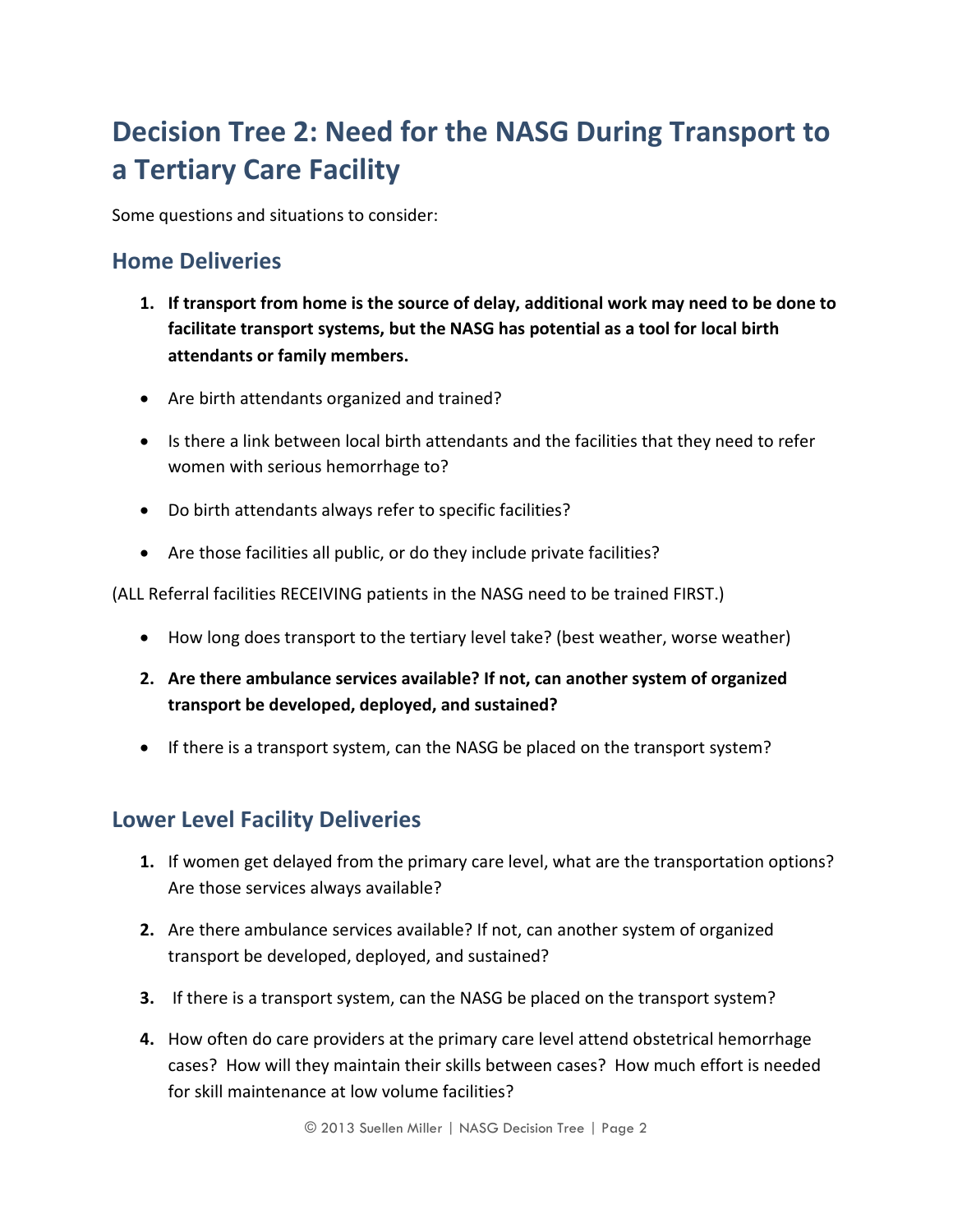- **5.** An important consideration if using the NASG at primary care level or community level is scale – how many people or centers would need to have an NASG? Is this really feasible?
- **6.** Remember, the NASG must remain on a woman who is referred until she has received definitive care. If she comes from the community level or primary level:
	- How will they get an NASG to replace the one sent? It is recommended to always have at least two NASGs at each center for this reason.
- **7.** Are emergency PPH kits available?
	- At what level are these used- community and or facility?
	- What is currently included in them?
	- If so, how would the NASG be integrated into the kits?
- **8.** How and where are records of PPH and PPH related mortality kept and completed? (to help evaluate impact of NASG use)

## **Decision Tree 3: Need for the NASG at the Tertiary Care Level**

Placement of NASG at the Tertiary Level is the most cost effective, reduces logistical challenges of exchange and return, and is proven to decrease maternal mortality by over 50% in a variety of settings ranging from well-equipped to poorly-equipped. Some questions to consider:

- **1.** Do the majority of the women who die from PPH/OH reach the tertiary level?
- **2.** How many departments or places in the hospital receive or treat women in shock? How far are they from each other? Mapping locations where NASGs are needed will help to determine how many NASGs are necessary.
	- Overall volume of a facility needs to be considered to ensure there are enough NASGs available.
- **3.** How long are delays in obtaining blood? NASG has been used to keep women stable up to 48 hours.